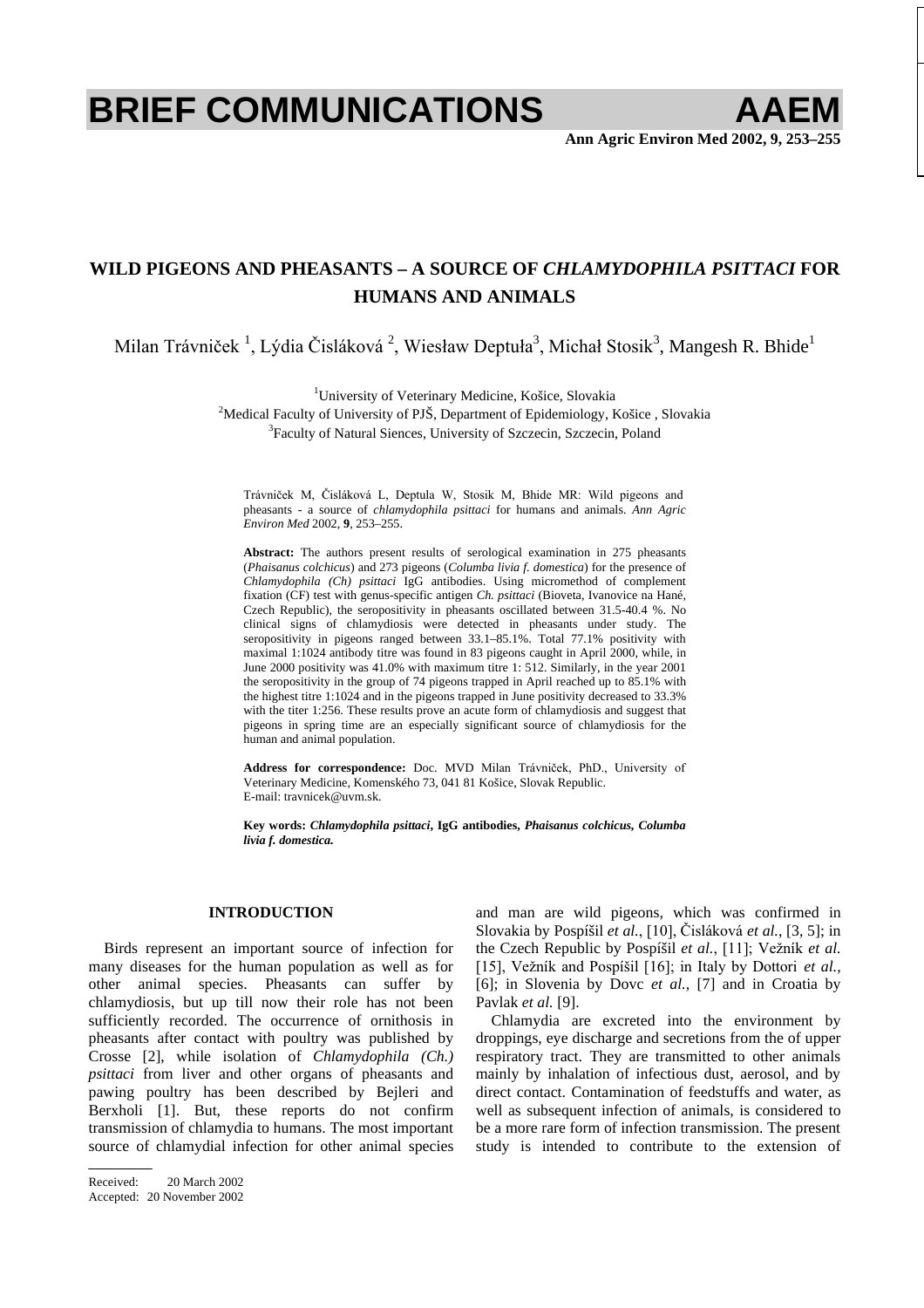| Trapping   | Examined/Positive<br>$(Total = 275/103)$ | $\%$ | Titer level |      |      |      |                |       |                          |                          |  |
|------------|------------------------------------------|------|-------------|------|------|------|----------------|-------|--------------------------|--------------------------|--|
|            |                                          |      | 1:8         | 1:16 | 1:32 | 1:64 | 1:128          | 1:256 | 1:512                    | 1:1024                   |  |
| March 2000 | 73/23                                    | 31.5 | $\sim$      | 4    | 9    | 7    | $\overline{4}$ | 3     | $\overline{\phantom{a}}$ | $\overline{\phantom{a}}$ |  |
| June $200$ | 62/24                                    | 38.8 | 13          | 22   | 11   | 8    | 2              | 2     |                          | ۰                        |  |
| March 2001 | 84/34                                    | 40.4 | 11          | 7    | 12   | 6    | 10             | 4     | 2                        | ٠                        |  |
| June 2001  | 56/22                                    | 39.2 | 6           | 3    | 9    | 8    | 2              | 3     | $\overline{\phantom{a}}$ | $\overline{\phantom{a}}$ |  |

**Table 1.** IgG antibodies to *Chlamydophila psittaci* in the farm breeded pheasants.

**Table 2.** IgG antibodies to *Chlamydophila psittaci* in the wild pigeons

| Trapping   | Examined/Positive<br>$(Total = 273/168)$ | $\%$ |     |      |      |      |       |                |                          |                |
|------------|------------------------------------------|------|-----|------|------|------|-------|----------------|--------------------------|----------------|
|            |                                          |      | 1:8 | 1:16 | 1:32 | 1:64 | 1:128 | 1:256          | 1:512                    | 1:1024         |
| April 2000 | 83/64                                    | 77.1 | 16  | 14   | 16   | 15   | 8     | 11             | 8                        | 6              |
| June 200   | 56/23                                    | 41.0 | 13  | 22   | 7    | 6    | 3     | $\overline{4}$ | 3                        | $\overline{a}$ |
| April 2001 | 74/59                                    | 85.1 | 11  | 7    | 10   | 16   | 21    | 4              | 6                        | 2              |
| June 2001  | 60/22                                    | 33.3 | 6   | 3    | 9    | 8    | 2     | 3              | $\overline{\phantom{a}}$ | ٠              |

information concerning the occurrence of antibodies to *Ch. psittaci* in pheasants and pigeons.

### **MATERIALS AND METHODS**

Blood sera of 275 pheasants were collected from Rozhanovce farm belonging to the University of Veterinary Medicine in Košice, Slovak Republic. Samples were obtained in March and June 2000-2001 (Tab. 1). Pigeons  $(n = 273)$  were caught in farm buildings in Rozhanovce in April and June 2001 (Tab. 2). The village Rozhanovce is located ca 4–5 km in a straight line from Košice, where the concentration of wild pigeons is high.

Sera were examined by CF method (Manual of Standards 2000). Serum samples with antibodies titre 1:32 and higher were considered as positive. Genusspecific antigen *Chlamydia psittaci* was used for CF test (Bioveta Ivanovice na Hané, Czech Republic). Numbers of samples reacting in dilution 1:8 and 1:16 and numbers of anticomplementary sera are presented as additional data.

#### **RESULTS**

Seroposivity in pheasants was recorded between 31.5% - 40.4%. Maximum titers of antibodies (1:512) were recorded in June 2000 and March 2001 (Tab. 1).

The results of examinations in pigeons confirmed 77.1% seropositivity in April 2000, while in June 2000 it was 41.0%. The value of titres reached dilution 1:1024 in April and in June 1:512 (Tab. 2). In the year 2001, seropositivity in the group of pigeons trapped in April reached 85.1% and in June 33.3%. The highest titre 1:1024, was detected in April and in June reached 1:256.

### **DISCUSSION**

Contact between wild pigeons and pheasants reared on a farm is usually indirect, particularly when pigeons or other wild birds are in search of food come across aviaries and contaminate feed-stuffs and environment.

Positive serological findings in 275 examined pheasants (Table.1) confirm the presence of *Ch. psittaci* in the population. We found the highest seropositivity in March 2001 (40.4%), followed by June 2001 (39.2%), which is probably connected with the spring selection of pheasants (selection of the most suitable individuals for laying aviaries and clearance of separated individuals). The role of pheasants as reservoir animals has not yet been sufficiently clarified [13]. Crosse [2] described an occurrence of ornithosis in pheasants after their contact with poultry, whereas, Bejleri and Berxholli [1], reported about an isolation of *Ch. psittaci* from the liver and other organs of pheasants. But these literature sources do not confirm transmission of chlamydia from pheasants to humans.

Seroprevalences in the group of pigeons caught in April 2000 and 2001 were different from the results obtained from the birds trapped in June 2000 and 2001. Seropositivity confirms an acute course of chlamydiosis in 25 with 1:256 titre and in 12 individuals with titre 1:1024. Seropositivity value, which reached 77.1–80.5%, testifies high contamination of pigeons. These results are in accordance with reports mentioned by other authors (3, 6, 9, 11,14). We suggest that high positivity and detection of antibodies even in dilution 1:1024 is connected with the following facts. Pigeons spend their winter time in farm shades, where their concentration and contact is extremely high. Birds are weakened because of insufficient nutrition after the winter period, which can cause an activation of